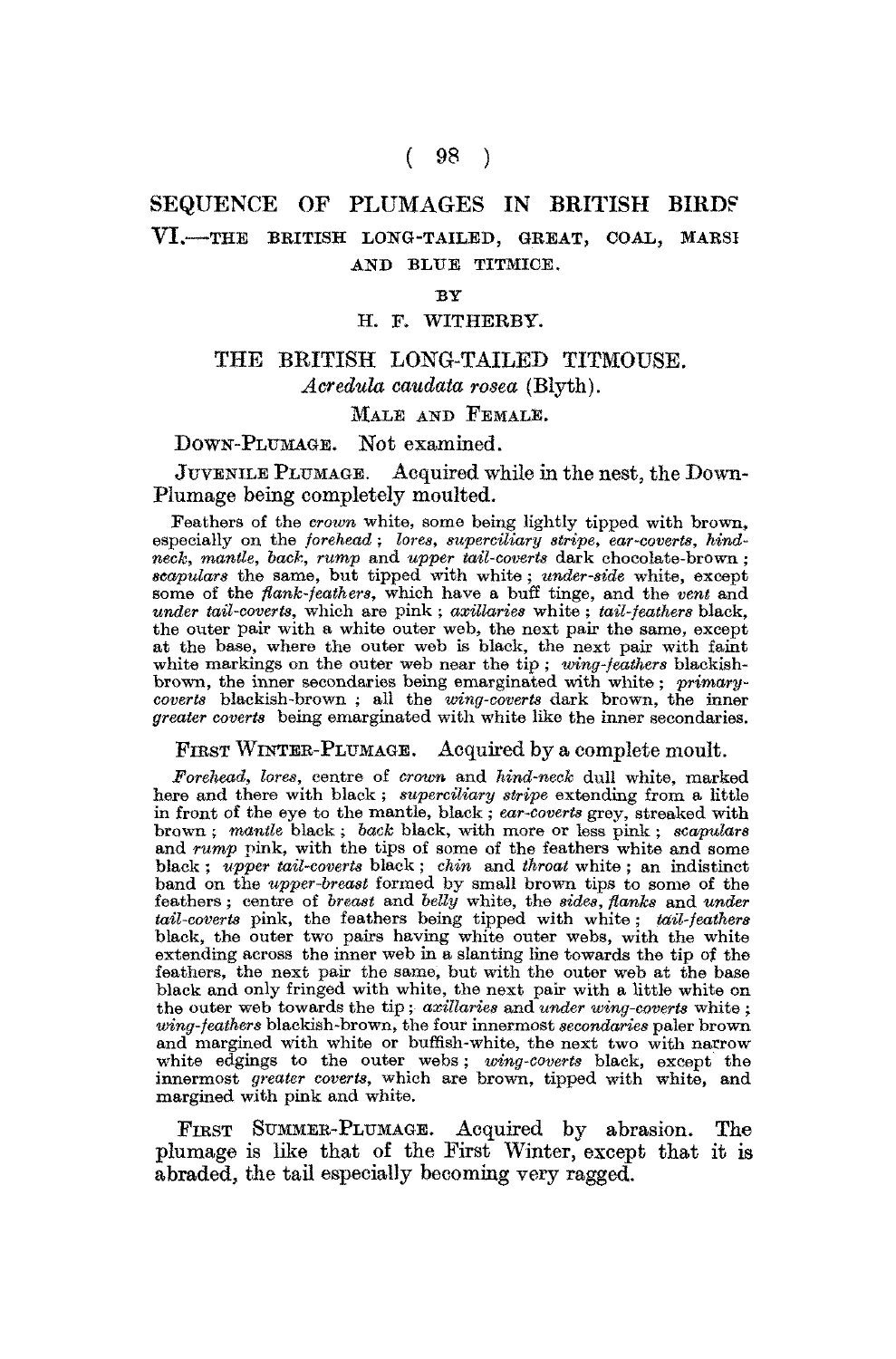ADULT WINTEB-PLUMAGE. Acquired by a com lete moult. The plumage is like that of the First Winter.

BN.B.—I can detect no difference between males and females in any plumage, except that the males average rather larger: wing-measure*ment* (average), male 61 mm. ; female 59 mm.

## BRITISH GREAT TITMOUSE.

#### *Parus major newtoni,* Prazak.

DOWN-PLUMAGE. Whitish-grey. *Distribution*—Inner supraorbital, occipital, humeral and spinal *(fide* C. B. Ticehurst, Vol. II., p. 190).

JUVENILE PLUMAGE. Acquired while in the nest, the Down-Plumage being completely moulted.

MALE. *Forehead, lores, crown* and *nape* dull greyish-black ; *nuchal spot* yellowish-white; *mantle, scapulars, and bock* olive-green; *rump* and *upper tail-coverts* smoke-grey ; *ear-coverts, cheeks* and *sides of neck*  yellowish-white; *chin* and *throat,* greyish-black and a narrowing line of the same colour down the middle of the *breast* and *belly* ; rest of *breast, belly* and *flanks* pale yellow; *under tail-coverts* white ; *tailfeathers* (except the central pair, which are dull blue-grey with black shaft-streaks) brownish-black, the outer pair having the outer webs white and a varying portion of the inner webs from the tip in a wedge-shape white, the next two pairs having blue-grey outer webs and small white tips on the outer webs, the rest with blue-grey outer webs; *under wing-coverts* white ; *axillaries* pale yellow ; *primaries*  brownish-black, with narrow blue-grey edges to the outer, and narrow white edges to the inner, webs; *secondaries* brownish-black, with broad yellowish-green edges to the outer, and white edges to the inner, webs, the two innermost secondaries with broader yellowish edges; *primary-coverts* like the primaries, but with the edges duller ; *greatercoverts* smoke-grey, with greenish edges and pale yellow tips ; *median*  and *lesser-coverts* smoke-grey, with faint greenish edges.

FEMALE. Like the male, but with the *head* and *chin* browner black, and the *primary-coverts* browner and with greenish, not such blue-grey, edgings.

FIRST WINTER-PLUMAGE. Acquired by a complete moult, with the exception of the remiges (two and occasionally three of the innermost secondaries are moulted), primary-coverts, and rectrices, except the central pair which are moulted.

MALE. *Forehead, lores, crown* and *nape* glossy blue-black; *nuchal spot* white; *upper mantle* greenish-yellow; rest of *mantle, scapulars* and *back* yellowish-green; *rump* and *upper tail-coverts* blue-grey; *ear-coverts*  and *cheeks* white ; *sides of neck* blue-black (some of the feathers with green tips), extending backwards and forwards and joining the blueblack *nape* and *throat* and *upper breast,* which are also blue-black; *chin* black; *centre of breast* and *belly* black, becoming more extended on the belly; *sides of breast* and *flanks* deep yellow; *vent* and *under*  tail-coverts black in centre, white at sides; tail-feathers as in the Juvenile, but the central pair a brighter blue-grey ; *under wing-coverts*  black and white ; *axillaries* pale yellow; *primaries* and *secondaries* as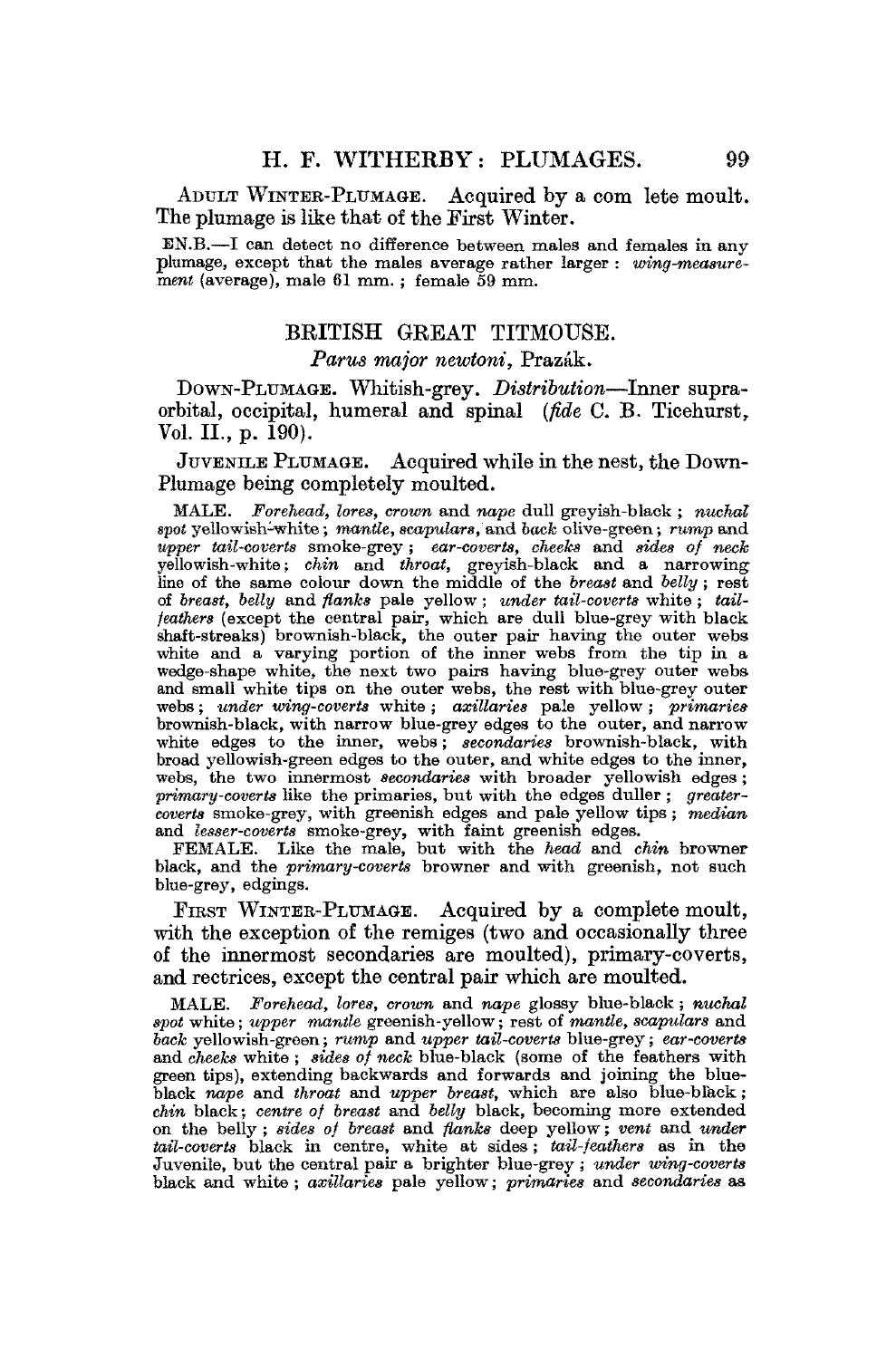in the Juvenile, but the moulted inner secondaries black, not brownishblack ; *primary-coverts* as in the Juvenile ; *greater-coverts* black, with blue edges to the outer webs and white tips (the three or four innermost with yellowish tips) ; *median,* and *lesser-coverts* blue.

FEMALE. Like the male, but duller, the black of the *head* being less glossy and less blue ; the *throat* and *upper breast* brownish-black, not blue-black ; the black on the *breast* and *belly* browner and lesser •extensive; the *primary-coverts* browner; the *greater-coverts* tinged with green ; central *tail-feathers* not so bright.

FIRST SUMMER-PLUMAGE. Acquired by abrasion and fading.

There is no marked difference between this plumage and that of the First Winter. The *head* and *throat* are not so glossy ; the blue-black on the *sides of the neck* is wider, through the wearing off of some of the green tips to the lower feathers; the tips of the *greater coverts* are smaller and whiter; the *remiges* and *primary-coverts ace* browner and their edgings narrower.

ADULT WINTER-PLUMAGE. Acquired by a complete moult.

MALE. Like that of the First Winter, but the *remiges* are blacker, with brighter blue edgings to the *primaries* and *primary-coverts,* and blue, not green, edges to the *secondaries,* except the innermost, which are like those in the First Winter.

FEMALE. Like that of the First Winter, but the same changes as in the male.

ADULT SUMMER-PLUMAGE. Acquired in the same manner as the First Summer-Plumage and differs from the adult Winter-Plumage in the same way.

#### THE BRITISH COAL-TITMOUSE.

#### *Partis ater britannicus,* Sharpe and Dresser.

#### MALE AND FEMALE.

DOWN-PLUMAGE. Greyish. *Distribution* — Inner supraorbital, occipital, humeral and spinal *(fide* C. B. Ticehurst, Vol. II., p. 190).

JUVENILE PLUMAGE. Acquired while in the nest, the Down-Plumage being completely moulted.

*Forehead, lores, crown* and *sides of hind-neck* sooty-black; *middle of hindneck,* extending on to the mantle, yellowish-white ; *mantle, scapulars, back, rump* and *upper tail-coverts* dull olive-green ; *ear-coverts, cheeks*  and *sides of neck* yellow; *chin* and *upper-throat* sooty-black ; *breast*  and *belly* pale yellow; *flanks* and *under tail-coverts* yellowish-buff ; *tail-feathers* brownish-black, with olive-green edges to the outer webs; *under wing-coverts* and *axillaries* white ; *primaries* and *secondaries*  brownish-black, with olive-green edges to the outer webs and white edges to the inner webs, the two innermost *secondaries* with-the inner webs pale and with broad pale tips, the next three with narrow pale tips ; *primary-coverts* like the primaries ; *greater* and *median coverts*  brownish-black, with broad olive-green edges and yellowish-white tips ; *lesser-coverts* brownish-black, tinged with olive-green.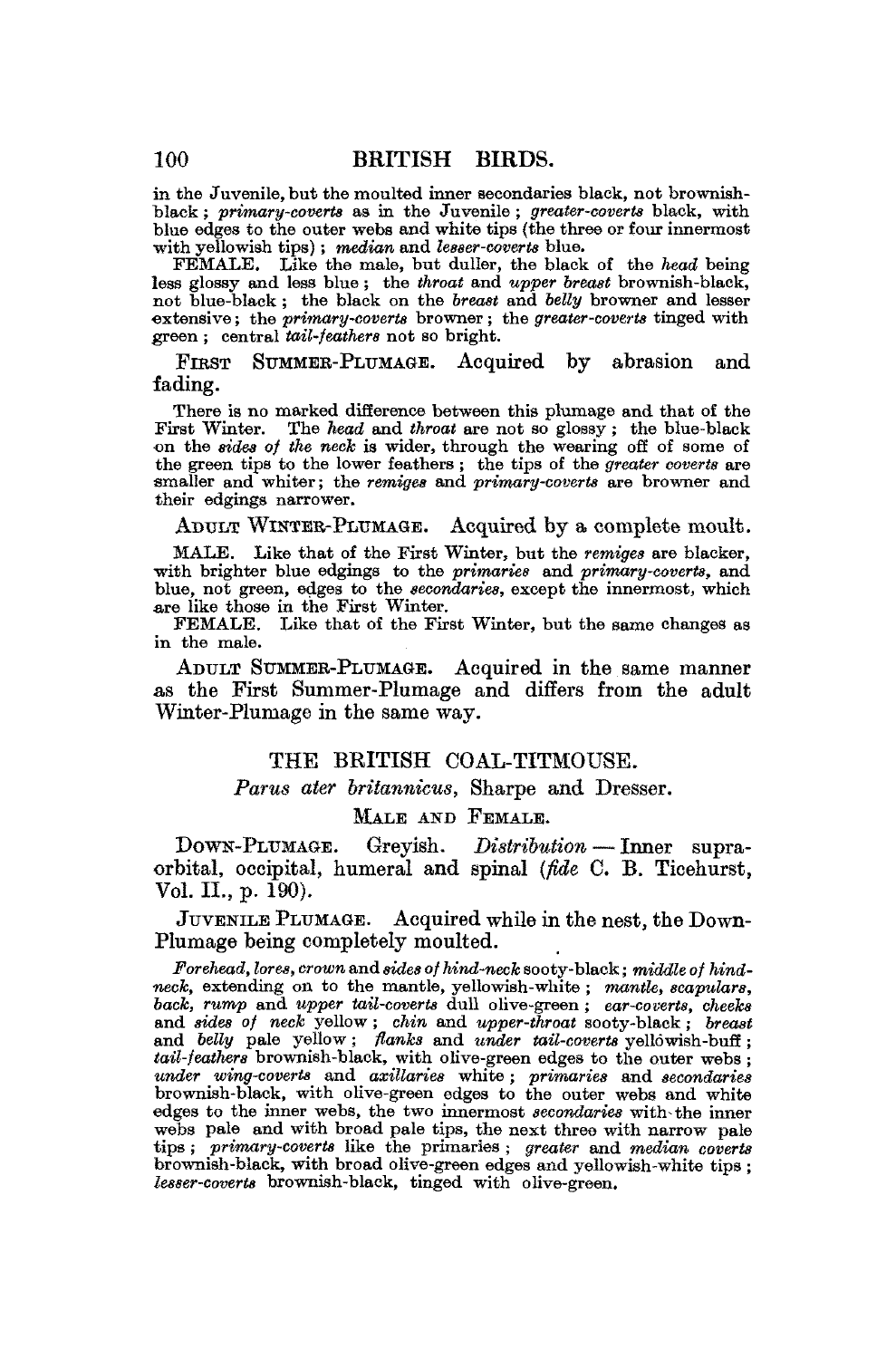FIRST WINTER-PLUMAGE. Acquired by a complete moult, with the exception of the remiges, primary-coverts and rectrices.

*Forehead, lores* and *crown* glossy blue-black; sides *of hind-neck,*  extending on to the *mantle,* jet-black; *middle of hind-neck,* extending on to the *mantle,* white ; *scapulars* and *back* grey, washed with olivebuff ; *rump* and *upper tail-coverts* olive-bufi ; *ear-coverts, cheeks* and *tides of neck* white ; *chin, throat* and *upper-breast* black, with white tips to a few of the feathers ; *breast* and *centre of belly* white ; *sides of belly, flanks* and *under tail-coverts* buff ; *under wing-coverts* and *axillaries*  white tinged with buff; *tail-feathers, primaries* and *secondaries* and *primary-coverts* as in the Juvenile ; *greater* and *median coverts* brownish-black, with narrow blue-grey edges and white tips; *lesser coverts*  brownish-black, with long blue-grey fringes and occasionally tipped with buff,

N.B.—The tips to the innermost *median wing-coverts* are often buff or tinged with buff, and the intensity of the buff colour on the back and flanks varies individually.

### FIRST SUMMER-PLUMAGE. Acquired by abrasion and fading.

The black of the *head* becomes duller and less glossy ; the *back*  becomes blue-grey and the *rump* more greenish ; the *throat* and *upperbreast* become blacker through the abrasion of the white tips ; the *flanks*  become paler ; the white tips of the *secondaries* become worn off and those of the *wing-coverts* become much reduced in size.

M.B.-—The differences between this plumage and the First Winter-Plumage are most marked in much-worn specimens, which often closely resemble *Parus ater ater* in the colour of the back.

ADULT WINTER-PLUMAGE. Acquired by a complete moult, and cannot be distinguished from the First Winter-Plumage.

ADULT SUMMER-PLUMAGE. Acquired in the same manner as the First Summer-Plumage, and cannot be distinguished from it.

N.B.—Females differ from males in all plumages by the black on the throat being narrower and not extending so far down the upper-breast. Wings of females average 58- 3 mm. ; of males 60'3 mm.

### THE BRITISH MARSH-TITMOUSE.

*Parus palustris dresseri,* Stejneger.

# MALE AND FEMALE.

DOWN-PLUMAGB. Grey. *Distribution*—Inner supra-orbital, occipital, humeral and spinal *(fide* C. B. Ticehurst, Vol. II., p. 190).

JUVENILE PLUMAGE. Acquired while in the nest, the Down-Plumage being completely moulted.

*Forehead, lores, crown* and *nape* dull, sooty-black, extending on to the mantle; *mantle, scapulars, back, rump* and *upper tail-coverts*  greyish-brown ; *ear-coverts, cheeks* and *sides of neck* white ; *chin* and *throat* brownish-black, the feathers of the throat being tipped with white ;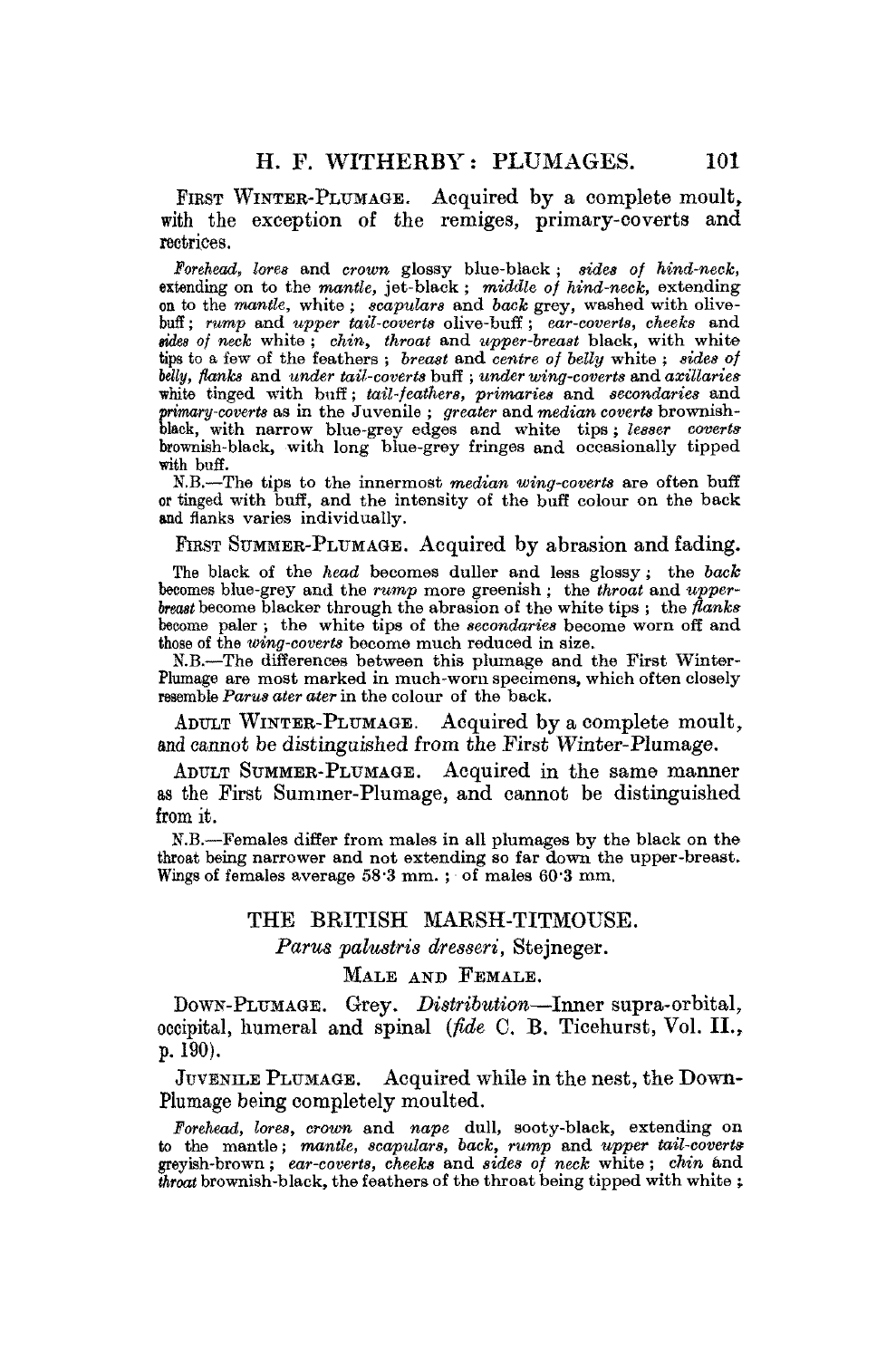*breast* and *belly* yellowish-white ; *flanks* and *under tail-coverts* pale buff; *tail-feathers* dark brown, with olive-brown edges to the outer webs ; *under wing-coverts* white ; *axillaries* pale buff ; *primaries* and *secondaries* dark brown, edged on the outer webs with olive-brown, and on the inner webs with white, the innermost secondaries pale brown ; *primary-coverts* dark brown, edged with olive-brown; all the *wing-coverts* olive-brown.

FIRST WINTER-PLUMAGE. Acquired by a complete moult, with the exception of the remiges, primary-coverts and rectrices.

Much like that of the Juvenile, but the whole of the top of the head and *nape* glossy black; the rest of the upper-parts darker brown; *chin* and *throat* black ; *flanks* deeper buff.

FIRST SUMMER-PLUMAGE. Acquired by abrasion.

The black on the *throat* is a little more intense through the wearing off of some of the white tips to the feathers, but otherwise no difference can be detected between Summer- and Winter-Plumage.

ADULT WINTER-PLUMAGE. Acquired by a complete moult, and cannot be distinguished from the First Winter-Plumage.

ADULT SUMMER-PLUMAGE. Acquired in the same manner as the First Summer-Plumage, and cannot be distinguished from it.

N.B.—I can detect no difference between male and female in any plumage, nor is there any appreciable difference in wing-measurement.

## BRITISH BLUE TITMOUSE.

*Parus cœruleus obscurus, Prazák.* 

DOWN-PLUMAGE. White. *Distribution* — Inner supraorbital, occipital, and humeral *(fide* C. B. Ticehurst, Vol. II., p. 190).

JUVENILE PLUMAGE. Acquired while in the nest, the Down-Plumage being completely moulted.

MALE. *Forehead* yellow ; *crown* dull greenish-brown, a black line running from the base of the bill to and behind the eye ; *superciliary stripe* white over the eye, extending backwards in a yellow stripe, which continues round the *nape ; hind-neck* like the crown ; *nuchal spot* pale yellow; *mantle, scapulars, back, rump* and *upper tail-coverts* dull olive-green ; *ear-coverts, cheeks* (a small patch immediately below the eye is white), *sides of throat, breast, belly, flanks* and *under tail-coverts* yellow ; a narrow line of dull greenish-brown in the centre of the *throat* passes backwards below the ear-coverts and joins the hind-neck (this line is illdefined on the throat) ; *tail-feathers* blue, tinged with greenish, the outer pair with a narrow white edge to the outer webs ; *under wingcoverts* yellowish-white ; *axillaries* yellow ; *primaries* and *secondaries*  brown, with blue-green edges to the outer webs, the innermost four *secondaries* greyish-brown, with green fringes to the outer webs and dull white tips, larger on the two innermost ; *primary-coverts* bluish-green,